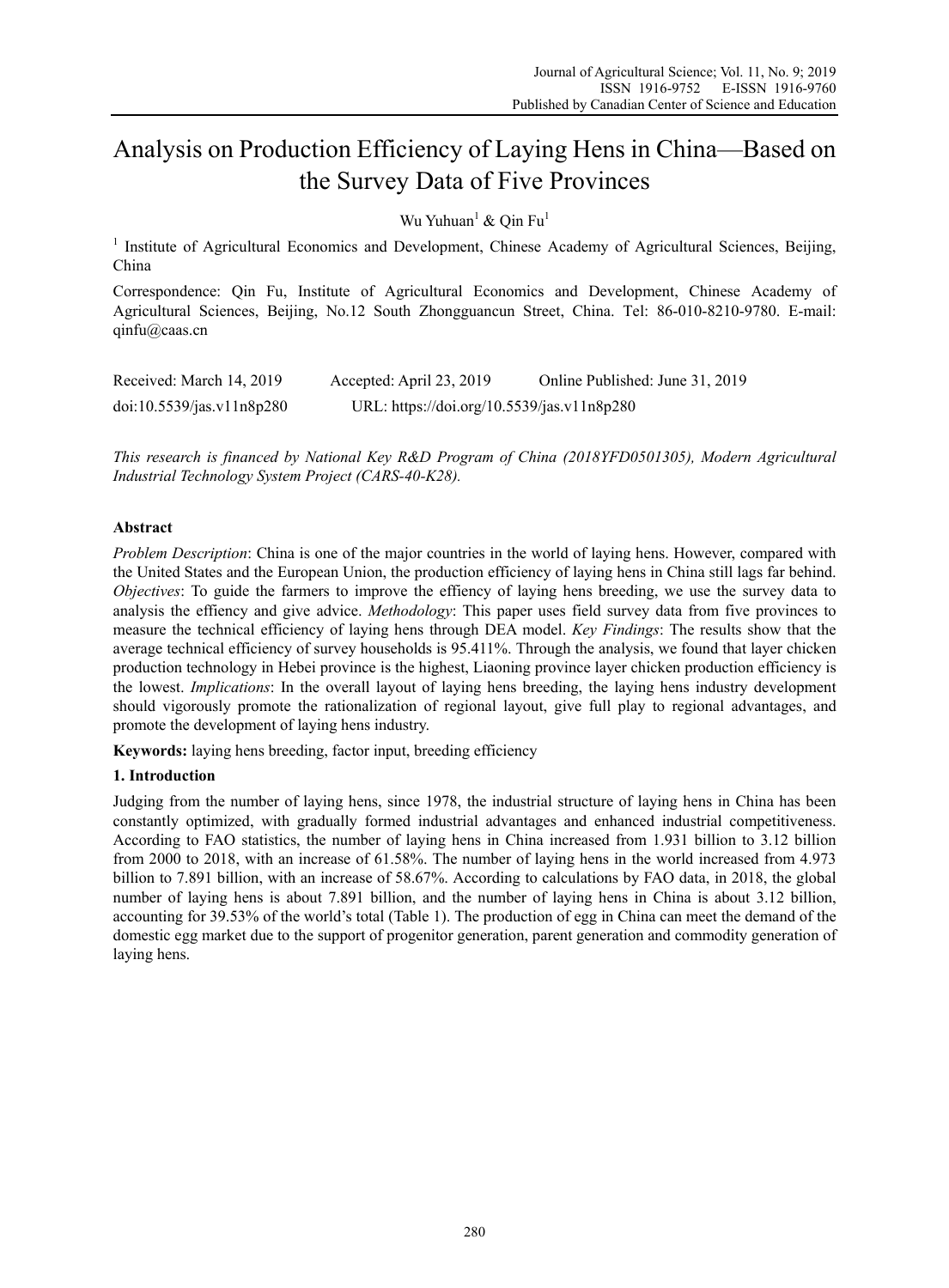| Year  | Laying hens in China | Laying hens in the world | The proportion |
|-------|----------------------|--------------------------|----------------|
| 2000  | 1930728              | 4973197                  | 38.82%         |
| 2001  | 1960030              | 5104308                  | 38.40%         |
| 2002  | 2032233              | 5268888                  | 38.57%         |
| 2003  | 2035608              | 5362179                  | 37.96%         |
| 2004  | 2135187              | 5557018                  | 38.42%         |
| 2005  | 2234630              | 5722925                  | 39.05%         |
| 2006  | 2305184              | 5919076                  | 38.94%         |
| 2007  | 2386209              | 6077851                  | 39.26%         |
| 2008  | 2487063              | 6254151                  | 39.77%         |
| 2009  | 2536580              | 6348748                  | 39.95%         |
| 2010  | 2563295              | 6520825                  | 39.31%         |
| 2011  | 2581398              | 6616415                  | 39.02%         |
| 2012  | 2656831              | 6821009                  | 38.95%         |
| 2013  | 2686888              | 6946665                  | 38.68%         |
| 2014  | 2737784              | 7113998                  | 38.48%         |
| 2015  | 2978377              | 7525802                  | 39.58%         |
| 2016  | 3014565              | 7671156                  | 39.30%         |
| 2017  | 3153819              | 7838380                  | 40.24%         |
| 2018* | 3119705              | 7891167                  | 39.53%         |
|       |                      |                          |                |

| Table 1. Number of laying hens in China and the world (Units: $10^3$ ) |  |  |
|------------------------------------------------------------------------|--|--|

*Note*. 2018 data is estimated.

Source: FAO.

In terms of the production of egg, egg is the most important bird egg variety in China, and the production of egg accounts for more than 80% of the production of bird egg. Therefore, we can analyze the production of egg through the change of the production of bird egg. China's egg production continued to grow from 2000 to 2018, according to the FAO data. In 2000, China's egg production was 18.91 million tons. According to calculations, China's egg production in 2018 was 30.39 million tons, an increase of 60.7 percent over 2000. China's egg production accounted for between 36% and 41% of the world's egg production, of which the largest proportion was 40.49% in 2016. From the perspective of the overall trend, the proportion shows a slight upward trend (as shown in table 2).

Table 2. Production of egg in China and the world (Units: t)

| Year  | Egg production in China | Egg production in the world | The proportion |
|-------|-------------------------|-----------------------------|----------------|
| 2000  | 18911899                | 51139609                    | 36.98%         |
| 2001  | 19153719                | 52184057                    | 36.70%         |
| 2002  | 19658920                | 53493695                    | 36.75%         |
| 2003  | 20183020                | 54312163                    | 37.16%         |
| 2004  | 20500750                | 55562956                    | 36.90%         |
| 2005  | 21040577                | 56686312                    | 37.12%         |
| 2006  | 20935240                | 57945805                    | 36.13%         |
| 2007  | 21833160                | 59585101                    | 36.64%         |
| 2008  | 23292120                | 61735079                    | 37.73%         |
| 2009  | 23633516                | 62937724                    | 37.55%         |
| 2010  | 23820080                | 64240171                    | 37.08%         |
| 2011  | 24231630                | 65497298                    | 37.00%         |
| 2012  | 24659155                | 67096642                    | 36.75%         |
| 2013  | 24786994                | 68690640                    | 36.08%         |
| 2014  | 24942678                | 70114454                    | 35.57%         |
| 2015  | 30809783                | 76678893                    | 40.18%         |
| 2016  | 31972681                | 78968196                    | 40.49%         |
| 2017  | 31338856                | 80088559                    | 39.13%         |
| 2018* | 30390957                | 78978746                    | 38.48%         |

*Note*. 2018 data is estimated.

Source: FAO.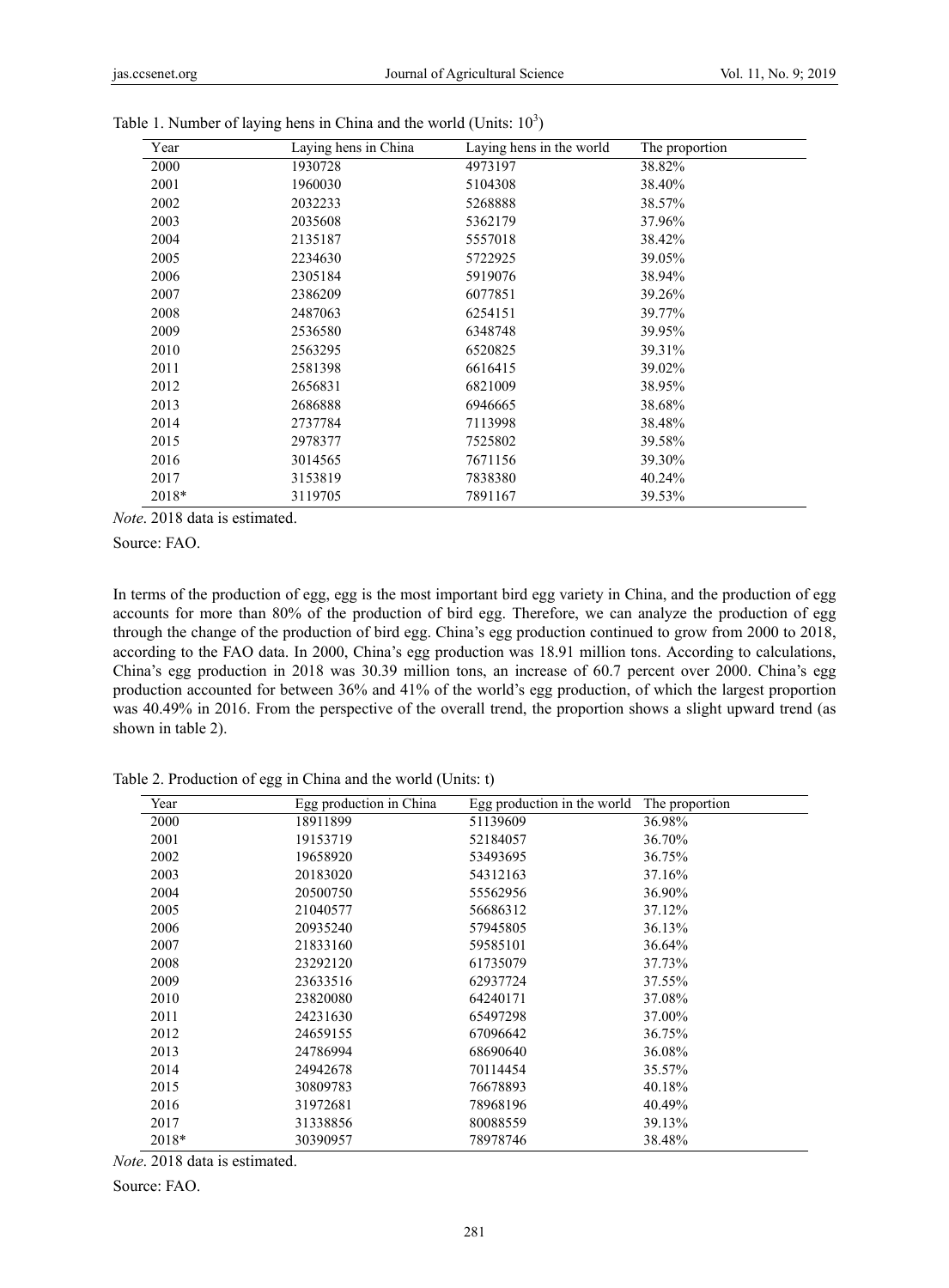From the perspective of geographical distribution, the northern region is the main production area of China's egg production, and the four regions of Shandong, Hebei, Henan and Liaoning account for about half of the country's egg production. Jiangsu, Hubei, Sichuan, Anhui bird egg production is bigger in southern area. From 2010 to 2018, the output of bird egg in the northern region has always occupied a large share, with Shandong, Hebei and Henan showing a declining trend. There is an upward trend in Liaoning. However, the 4 southern provinces showed little change. Since 2006, they also showed a downward trend, but the decline was smaller than that in the north (as shown in Table 3). With the development of breeding technology and equipment, the trend of laying hens southward is obvious. Because of the environmental protection policy control and the land use restraint and so on the condition, the laying chicken culture also presents the westward trend.

| Year    | Hebei  | Shandong | Henan  | Liaoning | Jiangsu | Hubei  | Sichuan | Anhui  |
|---------|--------|----------|--------|----------|---------|--------|---------|--------|
| 2010    | 339.08 | 384.28   | 388.59 | 275.73   | 190.57  | 132.59 | 144.39  | 119.02 |
| 2011    | 339.84 | 401.19   | 390.5  | 277.4    | 194.86  | 137.03 | 144.85  | 119.65 |
| 2012    | 342.56 | 401.99   | 404.17 | 279.9    | 197.2   | 139.36 | 146.44  | 122.65 |
| 2013    | 346.06 | 396.21   | 410.23 | 276.82   | 197.87  | 145.05 | 145.2   | 124.53 |
| 2014    | 362.71 | 388.02   | 404    | 279.3    | 194.58  | 155.06 | 145.35  | 122.53 |
| 2015    | 373.59 | 423.9    | 410    | 276.5    | 196.23  | 165.29 | 146.65  | 134.66 |
| 2016    | 388.54 | 440.59   | 422.5  | 287.6    | 198.5   | 167.77 | 148.12  | 139.55 |
| 2017    | 383.72 | 444.78   | 401.18 | 270.43   | 183.39  | 168.17 | 144.5   | 154.7  |
| $2018*$ | 395.18 | 445.36   | 412.94 | 280.38   | 196.07  | 150.4  | 145.65  | 129.59 |

Table 3. Major egg-producing provinces in China (Unit: 10,000 tons)

*Note*. 2018 data is estimated.

Source: National Bureau of Statistics.

## **2. Data Source and Descriptive Statistical Analysis**

#### *2.1 Data Sources*

According to the project requirements of the national modern agricultural industrial technology system project, the data required in this paper are all from the field research from September 2018 to April 2019. The questionnaire mainly includes family basic information, basic information of layer breeding, factor investment, income from layer breeding and social services of layer breeding. The research method is mainly in the form of a face-to-face interview, in which the investigator communicates directly with the farmers to reflect the farmers' actual situation to the greatest extent. Hebei, Hubei, Jiangsu, Liaoning and Sichuan were selected in the survey area. Among them, 93 households in Hebei, 100 in Hubei, 122 in Jiangsu and 99 in Liaoning were selected. The five selected provinces involved east, central and west, which were highly representative.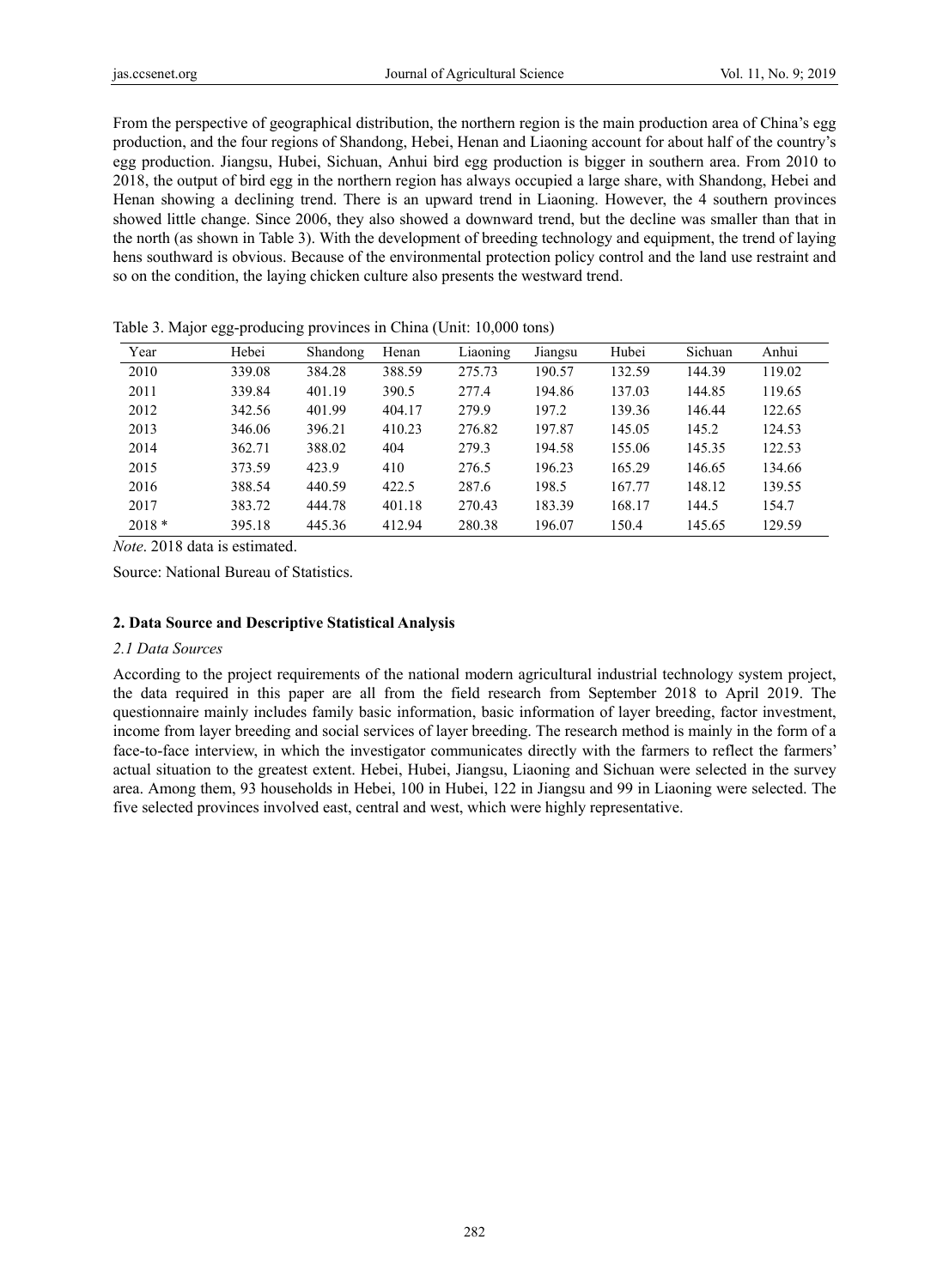| Province | City         | Country               | Frequency      | The percentage          | Frequency | The percentage |
|----------|--------------|-----------------------|----------------|-------------------------|-----------|----------------|
| Hebei    |              | Jinzhou               | 22             | 4.2                     |           | 17.6           |
|          | Shijiazhuang | Zhao country          | 6              | 1.1                     | 93        |                |
|          | Handan       | 12.3<br>Guantao<br>65 |                |                         |           |                |
|          | Wuhan        | Huangpi               | 11             | 2.1                     |           |                |
|          | Xiantao      | Xiantao               | 25             | 4.7                     |           |                |
|          | Xiaogan      | Hanland               | 16             | $\overline{\mathbf{3}}$ |           |                |
| Hubei    |              | XiShui                | 8              | 1.5                     | 100       | 18.9           |
|          | Huanggang    | YingShan              | 17             | 3.2                     |           |                |
|          | Ezhou        | Liangzi lake          | 23             | 4.3                     |           |                |
|          |              | Haian                 | 41             | 7.8                     |           | 23.1           |
| Jiangsu  | Nantong      | Rudong                | 41             | 7.8                     | 122       |                |
|          |              | Rugao                 | 40             | 7.6                     |           |                |
|          |              | Beipiao               | 6              | 1.1                     | 99        | 18.7           |
|          |              | Kazuo                 | 13             | 2.5                     |           |                |
|          | Chaoyang     | Kangping              | 14             | 2.6                     |           |                |
| Liaoning |              | Longcheng             | 37             | $\boldsymbol{7}$        |           |                |
|          | Huludao      | lianshan              | 14             | 2.6                     |           |                |
|          |              | Nanpiao               | 15             | 2.8                     |           |                |
|          | Chengdu      | Jintang               | 25             | 4.7                     |           | 21.7           |
| Sichuan  |              | Jingyang              | 3              | 0.6                     |           |                |
|          |              | Luojiang              | $\overline{2}$ | 0.4                     |           |                |
|          | Deyang       | Mianzhu               | 25             | 4.7                     | 115       |                |
|          |              | Zhongjiang            | 3              | 0.6                     |           |                |
|          |              | Anxian                | 31             | 5.9                     |           |                |
|          | Mianyang     | Fucheng               | 26             | 4.9                     |           |                |
| Total    |              |                       | 529            | 100                     | 529       | 100            |

Table 4. Regional distribution of large-scale breeding of laying hens

Source: Field research.

## *2.2 Survey Household Factor Input*

From Table 5 statistical analysis we can see, every one hundred only labor costs in addition to the scale of farming in 800 yuan of above, we here in the artificial cost refers to the farmers the opportunity cost of laying hens breeding, land costs for land rent and land use of the opportunity cost of one hundred per material and service refers to the daily investment, fixed assets depreciation and cope with the environmental policy. Since there was only one farmer from 300 to 1999, we mainly analyzed the factor input rules of farmers from 2000 to above. As can be seen from the above table, the larger the scale of breeding, the lower the labor cost per hundred. This is because farmers with larger scale of breeding adopt more mechanized breeding, which replaces artificial breeding and reduces labor input. The cost per hundred pieces of land is about 60 yuan, among which, the land area above 50000 is more than 2000-9999 and 10000-49999 pieces because more functional land is needed. Material and service charges may be related to depreciation and increased expenditure in response to environmental policies.

Table 5. Basic information of household farming scale

| The size of the laying hens |     |      |             |             | Number The percentage Labor cost per hundred Land cost per hundred Material and service charge per hundred |
|-----------------------------|-----|------|-------------|-------------|------------------------------------------------------------------------------------------------------------|
| 300-1999                    |     | 0.2  | 405.5555556 | 66.66666667 | 16731.11111                                                                                                |
| 2000-9999                   | 229 | 43.3 | 860.0738935 | 59.78803767 | 18268.02403                                                                                                |
| 10000-49999                 | 261 | 49.3 | 858.2992723 | 59.74258312 | 18272.97075                                                                                                |
| $50000$ or more             | 38  | 7.2  | 822.9373787 | 63.26942988 | 18796.44475                                                                                                |

Source: Field research.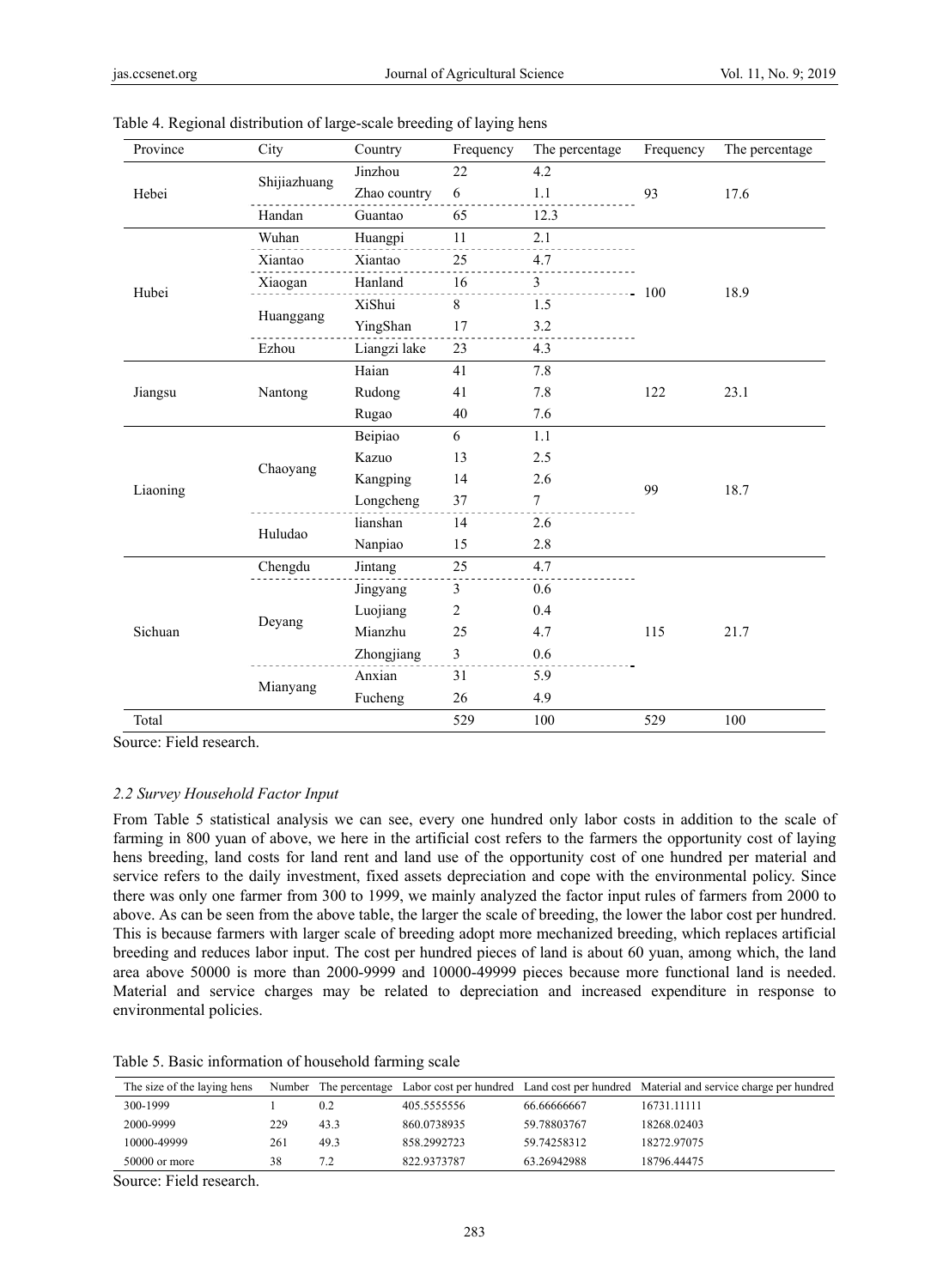#### **3. Production Efficiency Analysis of Farmers**

#### *3.1 Theoretical Model*

We assume that the basic form of the production function is:

$$
y_i = f(x_i, \beta) \cdot \xi_i \tag{1}
$$

where,  $\beta$  is the parameter to be estimated,  $\zeta$ <sup>*i*</sup> is the production level to make the product reach the frontier of efficiency, and  $0 < \zeta_i \leq 1$ . Considering that the production function is also subject to random shocks, the basic form of the production function is:

$$
y_i = f(x_i, \beta) \cdot \xi_i e^{v_i} \tag{2}
$$

where,  $e^{vi}$  is random shock,  $e^{vi} > 0$ . The frontier of production function  $f(x_i, \beta) \cdot e^{v_i}$  is random, so this kind of model is called the "stochastic frontier model". The stochastic frontier model was proposed by Aigner, Lovell, and Schmidt (1977) and has been widely used in the empirical field.

$$
\ln y_i = \beta_0 + \sum_{k=1}^{K} \beta_k \ln x_{ki} + \ln \xi_i + v_i
$$
 (3)

Based on the Cobb-Douglas production function and assuming the production function  $f(x_i, \beta) = e^{\beta_0 x_i \beta_i} ... x_k^{\beta_k}$ , the deformation of the production function can be obtained as follows:

$$
\ln y_i = \beta_0 + \sum_{k=1}^{K} \beta_k \ln x_{ki} + v_i - u_i
$$
\n(4)

As a result of  $0 < \xi_i \leq 1$ ,  $\ln \xi_i \leq 0$ , let  $u_i = -\ln \xi_i \geq 0$ .

where,  $u_i \geq 0$  is the item of "inefficiency", reflecting the distance between the manufacturer *i* and the efficiency frontier.We use the semi-normal distribution to estimate the inefficiencies. The technical efficiency can be calculated by calculating the ratio of the observed output to the corresponding random frontier output, that is:

$$
TE = \frac{y_i}{\exp(x_i + v_i)} = \frac{\exp(x_i \beta + v_i - u_i)}{\exp(x_i \beta + v_i)} = \exp(-u_i)
$$
(5)

#### *3.2 Empirical Analysis*

We select the number of laying hens as the output, capital, labor and land area as the input, and build the following model based on the Cobb-Douglas function:

$$
\ln Y = \beta_0 + \beta_1 \ln(labor) + \beta_2 \ln(cap) + \beta_3 \ln(land) + v_i - u_i
$$
\n
$$
\tag{6}
$$

where, *Y* represents survey 2018 households laying hens breeding stock, *labor* represents laying hens breeding labour recruitment days (including family labor force and number of employees), *cap* means money of laying hens breeding(including laying hens breeding daily devotion, depreciation of fixed assets and to cope with the environmental policy and increase cost), *land* means area of farm.

#### *3.3 Results*

We used frontier 4.1 to estimate the farmers' technical efficiency. The estimated results show that the average technical efficiency of survey households is 95.411%, that of survey households in Hebei province is 96.34%, that of survey households in Hubei province is 95.75%, that of survey households in Jiangsu province is 95.14%, that of Liaoning province is 94.98%, and that of Sichuan province is 95.01%.Through the above analysis, we found that the laying chicken production technology in Hebei province is the highest, and the reasons are as follows:

Laying hens in Hebei province have a long history. The development of laying hens in Hebei province started early with a large number of laying hens. For many years, laying hens' inventory and egg output ranked top three in China. Farmers have high breeding technology and pay attention to breeding management. Water quality monitoring, drug sensitivity test, antibody detection and disinfection effect evaluation are widely used. The detection frequency and density are very high. The disease and death of laying hens were less in the process of breeding. We will take appropriate measures to prevent and control epidemics.

The farming efficiency of Jiangsu, Sichuan and Hubei provinces is lower than that of Hebei province, but the development trend is good. At present, the development of laying hens industry in China shows a trend of equalization. Compared with the north, the southern layer breeding industry started late, but the breeding scale is higher, the equipment is advanced, the management level and the enterprise's operating conditions are relatively good.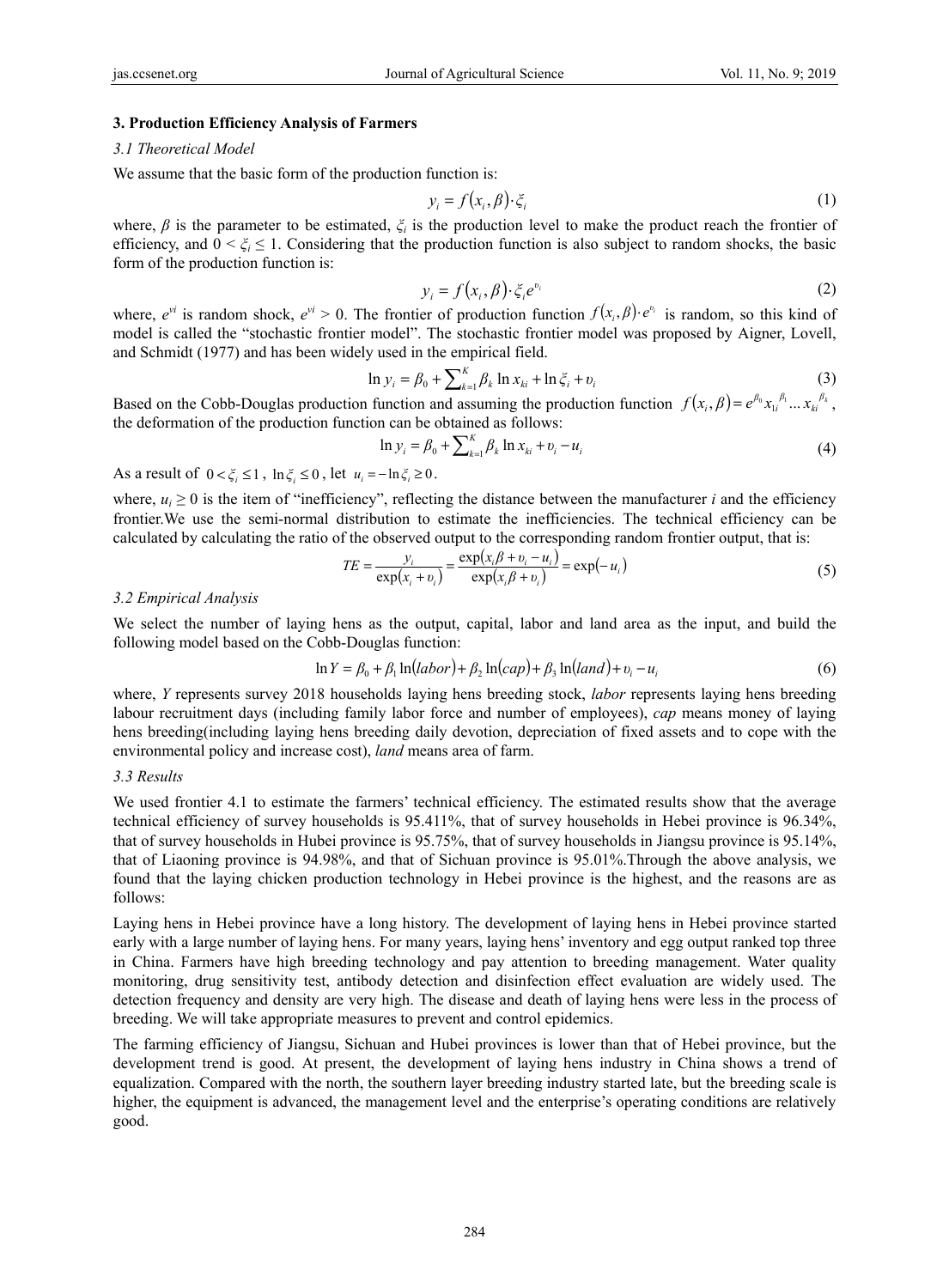## **4. Conclusions and Suggestions**

## *4.1 Conclusion*

The average technical efficiency of survey households was 95.411%. Through the above analysis, we found that Hebei province layer breeding production technology is the highest; the efficiency of layer breeding is the lowest in Liaoning province, which is related to the input of local land factors. Northern area has endowment advantage and comprehensive comparative advantage in breeding laying hens compared with other areas in China, so in short term laying hens breeding layout in China will be mainly in the north, especially in north China. South area in China should vigorously develop and utilize and upgrade the existing resources, promote the regional moderate scale cultivation of laying hens.

## *4.2 Suggest*

## 4.2.1 Mechanized and Standardized Production

Farmers need to improve the level of chicken coop construction, improve technology, feed and so on, improve the ability to deal with the risk of large-scale farming. In 2017, the price of egg appeared a "roller coaster" situation, and the farmers failed to cope with the situation and their income was showing an obvious decline, forcing some farmers with anti-risk ability to withdraw from the laying hens breeding market. At the same time, the government formulated various environmental policies, farmers environmental pressure is increasing. However, the environmental protection requirements vary from place to place. Jiangsu, Zhejiang, Fujian, Hubei, Shandong and other places have higher environmental protection requirements and stronger implementation for the breeding industry.

## 4.2.2 Make Full Use of Agricultural Credit

One of the important characteristics of modern agricultural development is the use of advanced production equipment and technology, and the use of advanced equipment and technology cannot be separated from the support of funds. In addition, compared with planting, the breeding industry invests needs more money in fixed assets and equipment, which requires more agricultural credit funds. Agricultural credit funds can enable farmers to obtain the investment needed for breeding relatively quickly. Meanwhile, advanced technologies and equipment can be adopted to reduce the cost of breeding, improve the efficiency of breeding and obtain excess profits.

## 4.2.3 Use Modern Information Technology to Master Market Information

Layer farmer can make full use of network sale, fixed customer group, undertake egg sale directly. At the same time, through the combination of retail and online sales, improve the overall profitability of the chicken farm. And attract the ability to egg business into shares, joint in-depth marketing efforts. At the same time, e-commerce can reduce the information asymmetry between supply and demand in the process of product production, develop order agriculture, and directly connect the production and demand of agricultural products.

## 4.2.4 Improve Breeding Technology

First, advances in aquaculture technology can address the impact of environmental policies. Because of the traditional aquaculture equipment, sewage treatment and sanitary conditions are relatively poor. The application of professional equipment and the progress of breeding technology can greatly improve the sanitary conditions and sewage treatment capacity. The improvement of aquaculture technology will become a necessary condition for the development of large-scale aquaculture in the future.

Secondly, breeding technology is directly related to breeding efficiency. Feed cost occupies bigger share in cost of layer chicken breed. Reducing cost is an important way to improve the income of laying hens. Through technological progress, the cost of laying hens can be reduced and the income of laying hens can be increased. The content of other nutrients can be regulated in proportion to feeding standards through technological advances. Scientific breeding should be widely used which means a technology assure the nutrition according to the quantity laying hens need. Finally, green feed can be made through technological progress to ensure feed safety.

# **References**

Demırcan, V., Yılmaz, H., Dernek, Z., Bal, T., Gül, M., & Koknaroglu, H. (2010). Economic analysis of different laying hen farm capacities in turkey. *Agricultural Economics, 56*(10), 489-497. https://doi.org/10.1111/ j.1574-0862.2009.00427.x